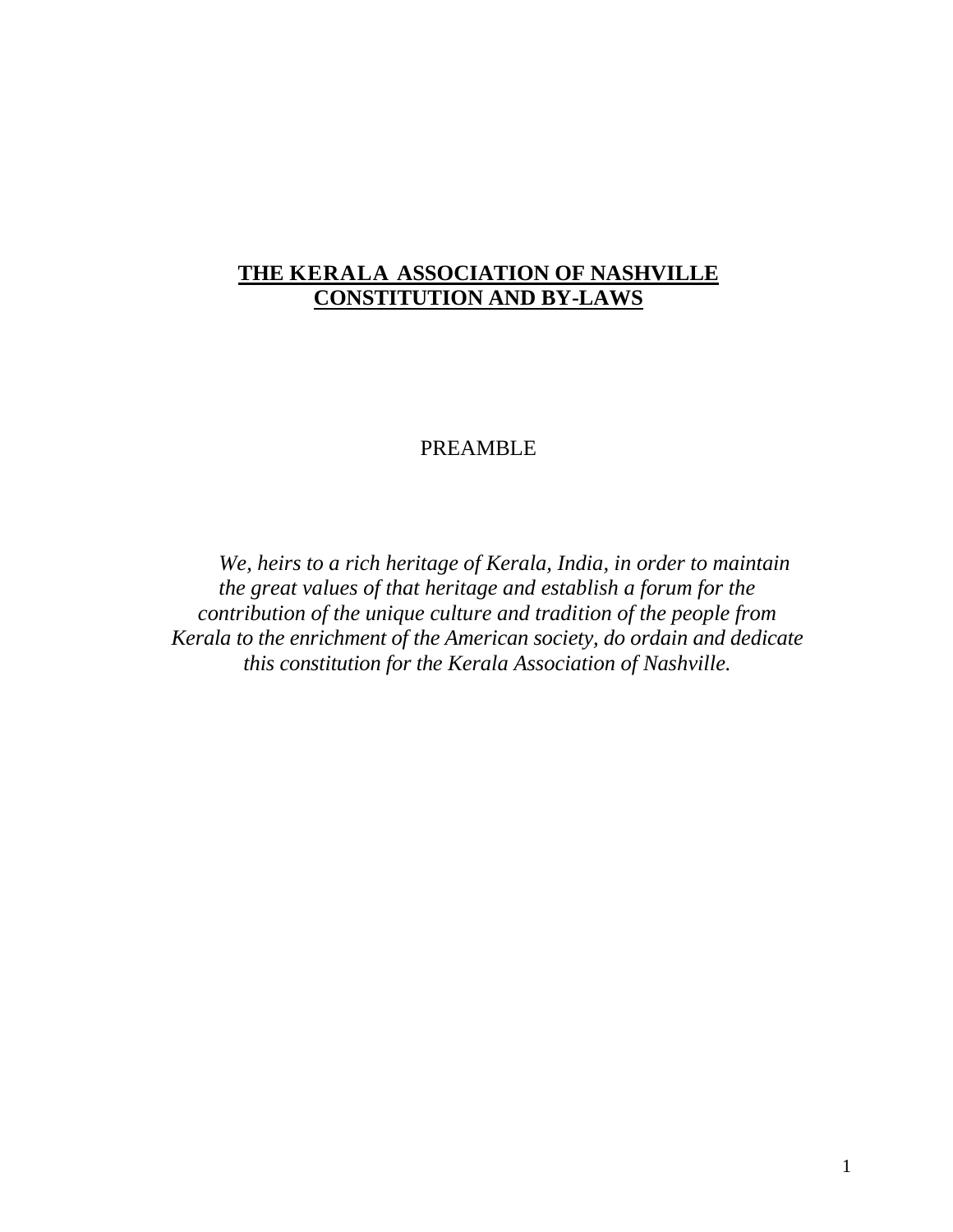# **THE KERALA ASSOCIATION OF NASHVILLE**

# **ARTICLES OF CONSTITUTION**

**Article I.** This organization shall be called "The Kerala Association of Nashville," and is hereunder referred to as the "Association."

#### **Article II.** Objectives.

The objectives of the Association are:

service in the Nashville area.

To provide a forum for its members to meet and exchange viewpoints; To foster friendship and understanding among its members; To provide opportunity for literary, cultural and entertainment activities; To provide opportunity for members – men, women and children to participate and take leadership in all activities of the Association; To promote the well-being of new arrivals to the Nashville area, to make their ingress to American life as smooth as possible and to be of service to those who are in need; To cooperate with other organizations in programs of common interest; To promote goodwill and friendship in the society through community outreach and

## **Article III.** Basic Policies.

The Association shall be governed by the following policies:

- Sec. 1. The Association shall be non-profit, non-sectarian and non-political in all its activities and functions as it promotes the objectives as described in Article II.
- Sec. 2. Neither the name of the Association nor the name of any member in his or her official capacity with the Association shall be used in any connection with any commercial concern or with any political interest or for any purpose inconsistent with the objectives of the Association.
- Sec. 3. When the Association cooperates with other groups in projects and programs of common interest, persons representing this Association in such matters shall not make any commitments that might bind the Association, unless specifically authorized by the Association.
- Sec. 4. In the event of the dissolution of the Association, its assets shall be distributed as shall be decided in the last meeting of the general membership, which will be duly called as set forth in Article VII.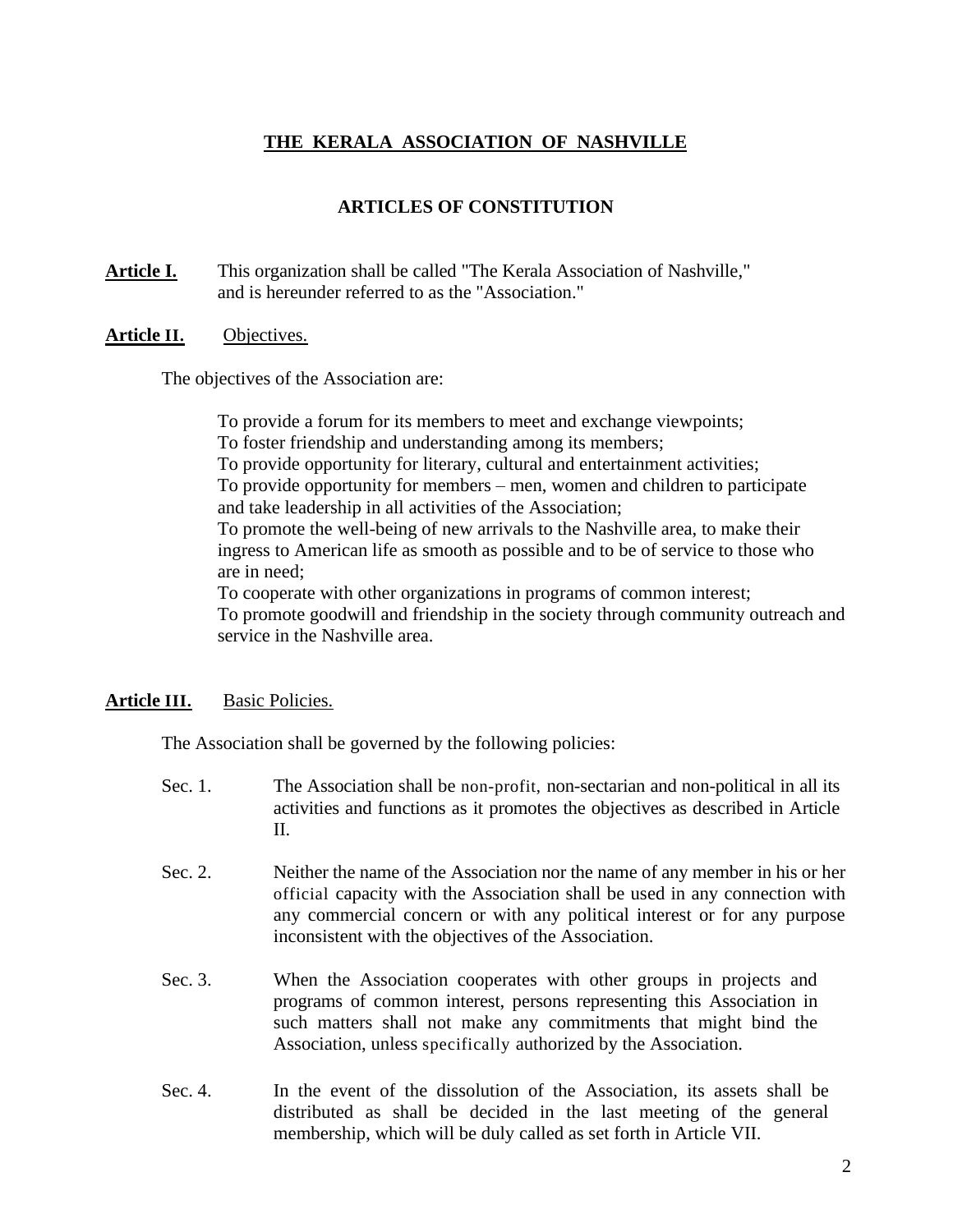# **Article IV.** Membership

- Sec. 1. There shall be two forms of membership:
	- A. General Members. Individuals belonging to any of the following categories are eligible for membership in the Association.
		- (i) Keralites (those born in Kerala, India)
		- (ii) Malayalam speaking people,
		- (iii) Descendants of Keralites,
		- (iv) Persons related to Keralites and their descendants.

Only members who are eighteen years of age or older, and residents of Middle Tennessee, USA, are eligible to vote and hold any office of the Association.

- B. Associate Members. Any person who subscribes to the objectives of the Association as outlined in Article II, but is ineligible for becoming a member as identified in Article IV, Sec. 1 A, shall be eligible for Associate Membership.
- Sec. 2. Dues: All membership dues and privileges shall be set and periodically adjusted by the general body of the Association upon recommendation of the executive committee.

## Article V. Administration.

- Sec. 1. The association shall be administered and managed by an Executive Committee comprised of the following:
	- (a) All officers of the Association as described in Sec. 2 of Article V;
	- (b) The chairpersons of respective standing committees as described in Sec. 1 of Article VI;
	- (c) The immediate past President of the Association.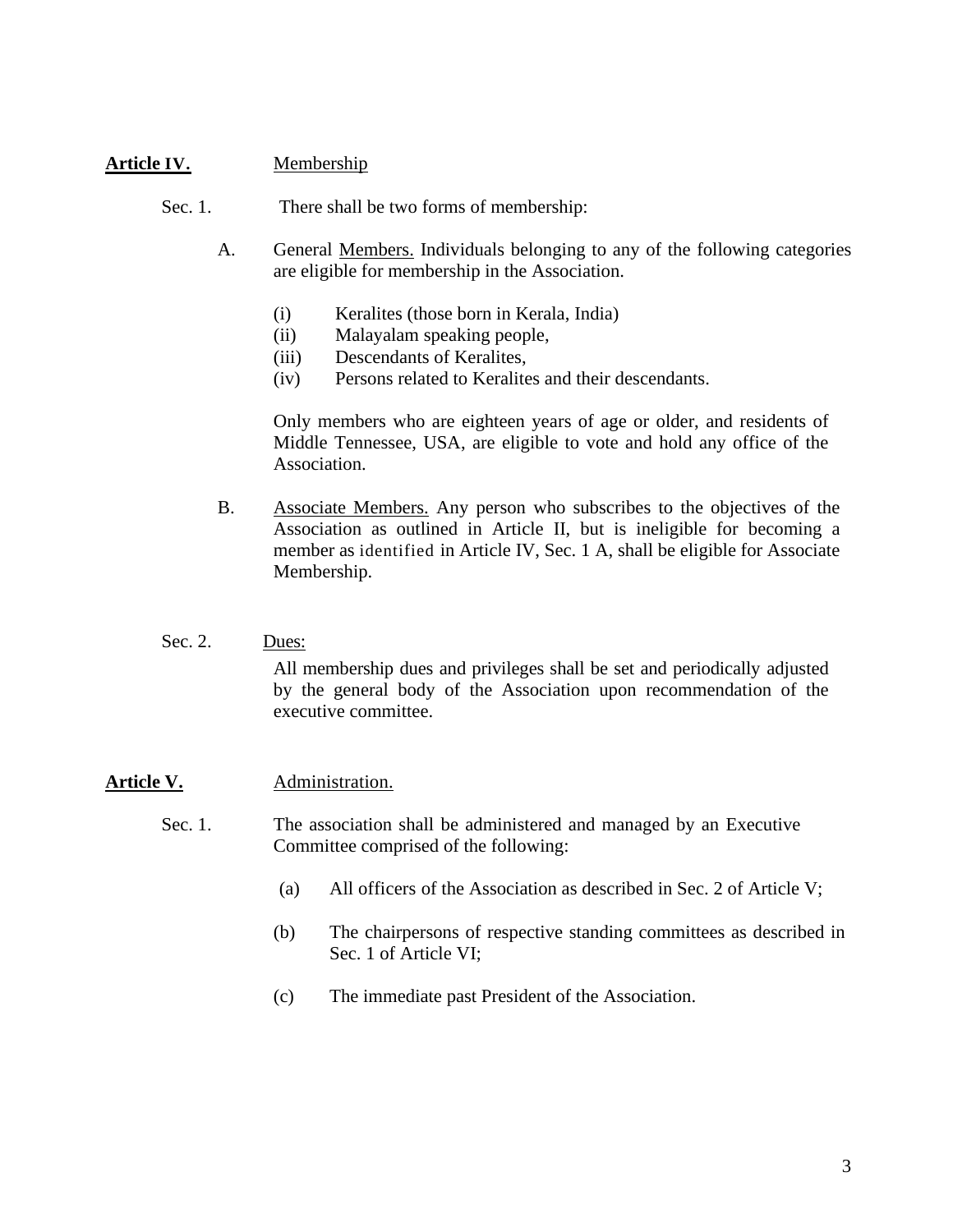- Sec. 2. The Association shall have six elected officers as listed below:
	- (a) President,
	- (b) Vice-President,
	- (c) Secretary,
	- (d) Joint Secretary,
	- (e) Treasurer, and
	- (f) Joint treasurer.

The Vice-President shall be the President-elect and shall succeed the President after the President´s single term in office. In the event that a President is unable to complete his/her term in office, the Vice-President shall serve as the Acting President for the remainder of the term.

The election of the officers shall be conducted by the election committee at the Annual General Body meeting by secret ballots, and the results shall be announced within twenty-four hours. A plurality of votes decides the outcome of the election. Any tie shall be broken by coin-toss.

#### **Article VI.** Committees

- (a) There shall be five standing committees appointed by the Executive Committee:
	- (i) Membership committee;
	- (ii) Entertainment and cultural affairs committee
	- (iii) Food and special events committee
	- (iv) Communications committee
	- (v) Advisory committee
- (b) The functions of these committees shall be outlined by the Executive Committee.

#### Article VII. General Body Meetings.

- Sec. 1. The Executive Committee shall arrange at least one general body meeting a year. The annual general body meeting of the Association shall be held during the last quarter of the year. Elections, when due, shall be conducted and results shall be announced promptly. At least 15 day notice shall be given for a general body meeting.
- Sec. 2. A general body meeting of the Association shall be called if one-third of the voting members of the Association request such a meeting in writing to the executive committee, and such meeting shall be convened no later than four weeks from the time the request is received.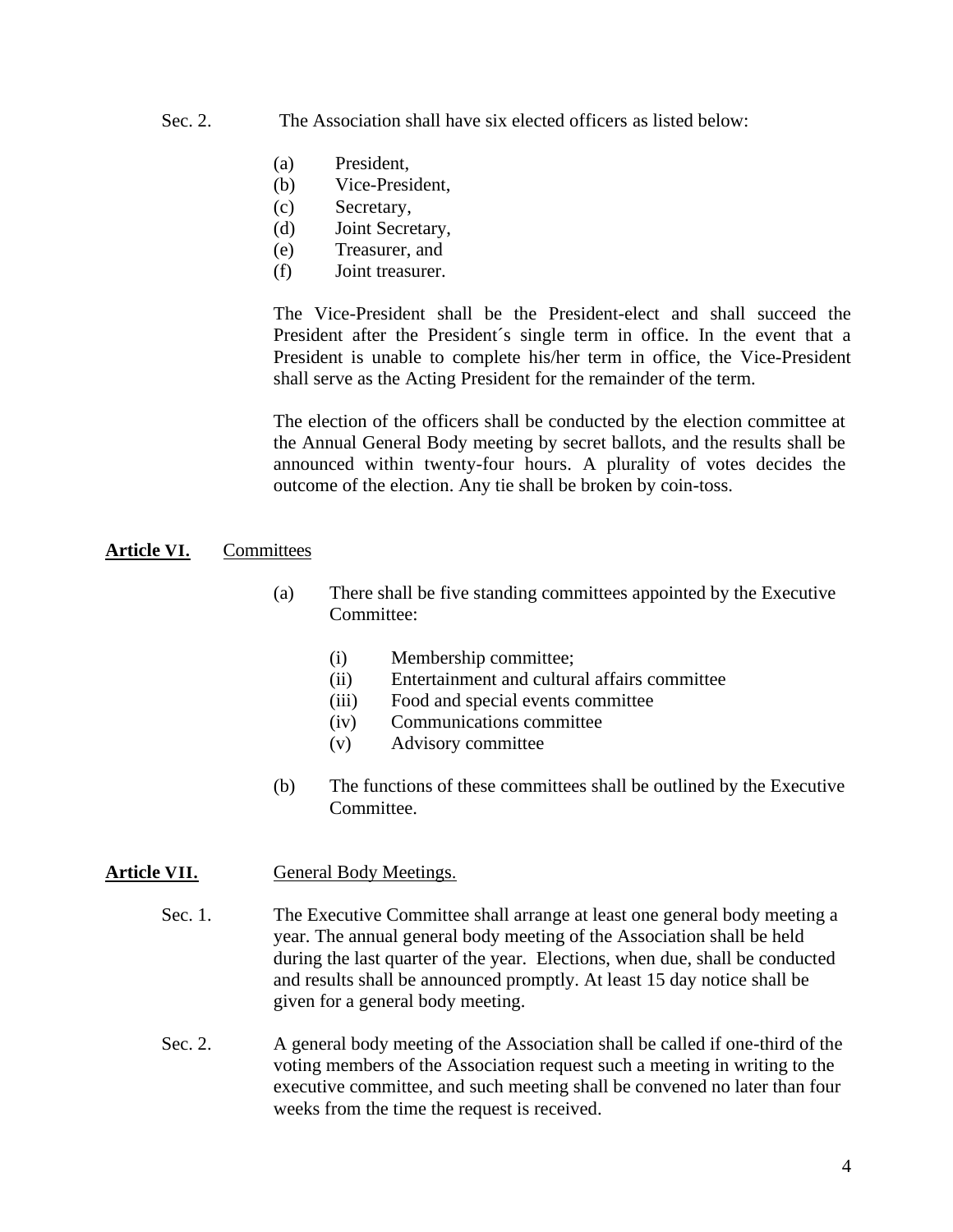# **Article VIII.** Quorum:

Six members of the executive committee shall constitute a quorum for Executive Committee meetings. Proxy arrangements shall not be used for the purpose of constituting a quorum of the executive committee. In the event that the vote on a resolution is tied, the President's (or in his/her absence, the Vice-President's) vote shall be the tie-breaker.

Fifty-one per cent of the registered members shall constitute a quorum for General Body meetings. Proxy arrangements may be used for the purpose of constituting a quorum for General Body meetings.

# **Article IX.** Official Language

English and Malayalam shall be the official languages of the Association.

## Article X. Amendments to the Constitution.

This constitution may be amended at any general body meeting of the Association by a two-thirds vote of the membership present and voting, or a plurality vote of the membership of the Association, whichever is less, provided notice of any proposed amendment shall be given to the members at least thirty (30) days prior to the meeting at which the amendment is voted upon.

## Effective Dates of Constitution and Amendments.

This constitution shall take effect on \_\_\_\_\_\_\_\_\_\_\_\_\_\_\_\_, 2009.

Approved at the general body meeting on \_\_\_\_\_\_\_\_\_\_\_\_\_\_\_\_\_\_\_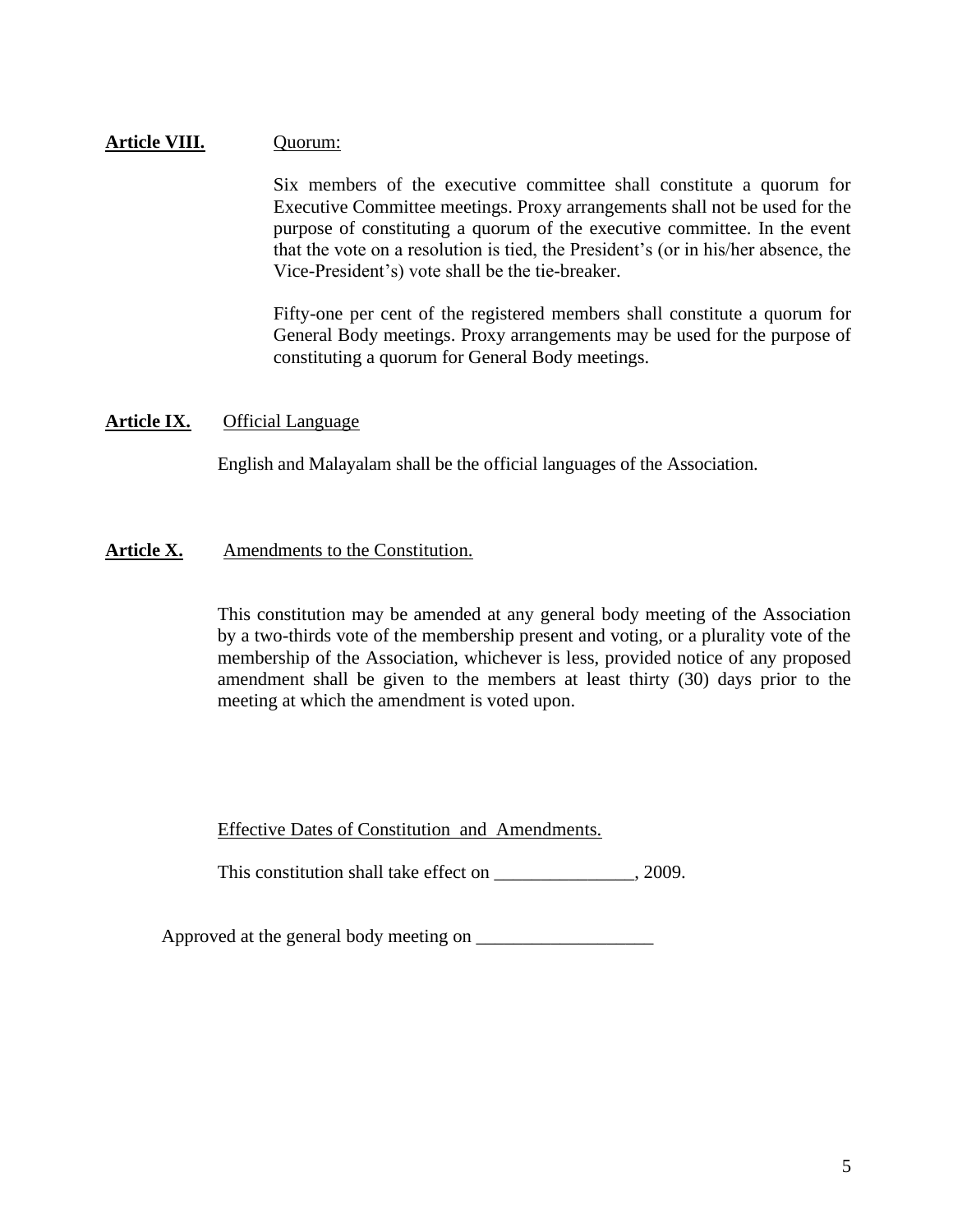# **KERALA ASSOCIATION OF NASHVILLE**

#### **BY-LAWS**

#### **Sec. 1.** Membership.

- (a) The membership year for all members shall be the calendar year from January 1 to December 31.
- (b) There shall be four categories of membership (under member and associate member):
	- (i) Family annual membership (husband, wife and children under age of 18),
	- (ii) Individual annual membership,
	- (iii) Student membership (if separate from family)
	- (iv) Life membership
- (c) Individuals may enroll at any time of the year for the annual membership. However, only those members whose memberships are valid on September 30 of any year shall be eligible to be nominated to any office of the Association and to participate in the election of executive committee members for the following year. All the executive members are required to maintain valid membership status while in office.

#### **Sec. 2** I. Election of Officers

The following procedure shall be used in the election of office bearers and committee members:

- (a) An election committee of three persons shall be appointed by the Executive Committee no later than September 30 of each year in which an election is to be held. The election committee shall elect a chairperson. Members of the election committee cannot be candidates for the election that they oversee. If any appointed member is unable to serve on the Election Committee, the Executive Committee shall appoint a replacement.
- (b) A nominating committee of five persons, consisting of the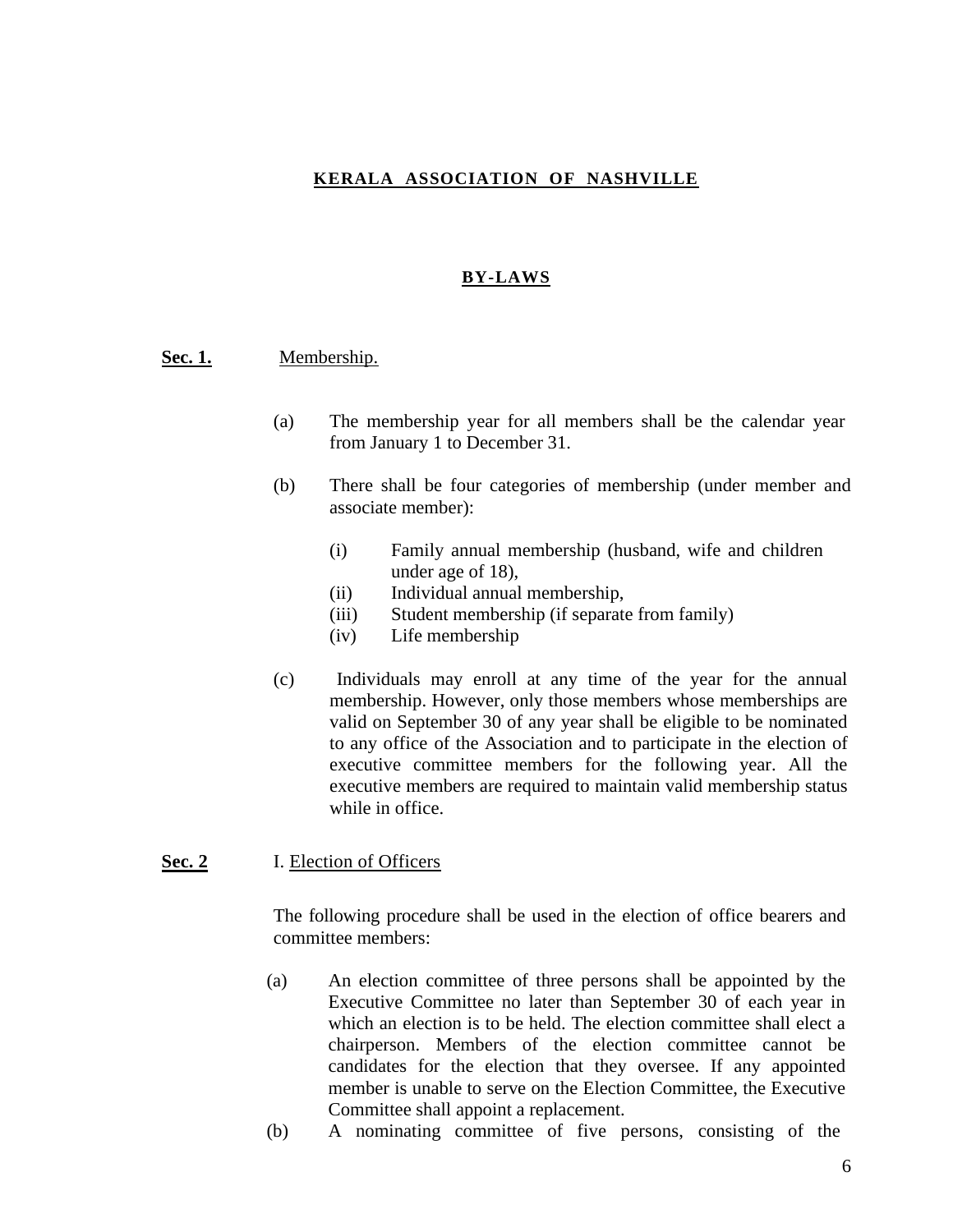president-elect and four other members appointed by the executive committee, shall be constituted no later than August 31 of each election year.

- (c) The secretary shall provide the nominating committee with the official membership roster as of August 31.
- (d) The nominating committee shall nominate a person for each elective office from the official roster and report its slate to the president no later than September 30. Consideration should be given to representation from areas of membership concentration and all geographic areas. The president shall distribute the list of nominees to the members though appropriate media no later than October 7.
- (e) Additional nominations, if any, from the members shall be submitted to the chairperson of the election committee no later than October 21. The nomination shall be in writing, and shall contain endorsement from at least ten members eligible to take part in the election and a declaration from the candidate consenting to serve if elected.
- (f) If any position is to be contested, the candidate(s) for the contested position shall be notified of the additional candidacies no later than October 28 by the election committee.
- (g) Election shall be conducted by the election committee at a general body meeting during the last quarter of the year by secret ballots, and the results shall be announced promptly thereafter. A plurality of votes decides the outcome of the election. Any tie shall be broken by coin-toss.
- (h) The time table for election may be adjusted on approval by a two thirds majority vote in a duly called executive committee meeting.
- II. Appointment of Standing Committees and Chairpersons
	- (a) The Executive Committee will solicit members from the general body for each of the Standing Committees described in Article VI of the constitution. The Chairperson for each of the committees will be selected by the members of the respective committees. The number of members in each committee will typically be between 3 and 10.

## **Sec. 3.** Terms of Office

(a) The term of office of the elected officers shall be for two years from January 1 to December 31 of the following year. All Association documents shall be transferred to the new executive committee no later than January 31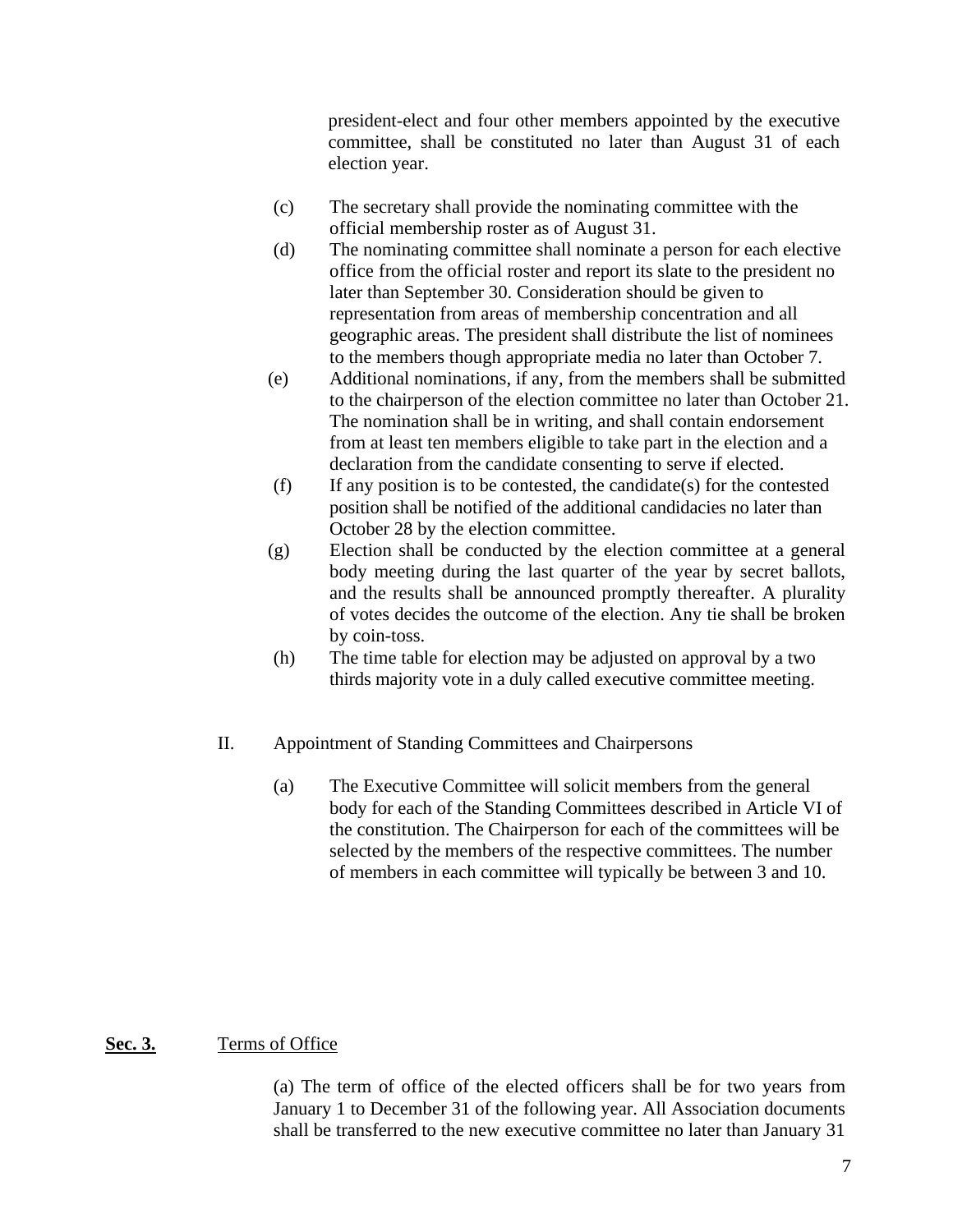of the year the new committee takes office.

(b) The Vice-President shall be the President-elect and shall succeed the President after the President´s single term in office. In the event of the President being unable to complete his/her term in office, the Vice-President shall serve as the Acting President for the remainder of the term after which he/she will serve as President.

(c) No member of the Association shall serve for more than two consecutive full terms in the same position, except for those in the long range planning committee. The President as well as the Vice-President shall each serve only one full term before relinquishing his / her post. The President may however be re-elected to the position of Vice-President after at least two years have passed since serving as the President.

(d) The term of any elected member shall automatically expire if that person shall cease to be a resident of the state of Tennessee.

#### **Sec. 4.** Function and Duties of Executive Committee

**I.** The Executive Committee shall transact all business including:

- (a) Approval of the program for the year;
- (b) Submission of the budget to the general body;
- (c) Selection of depository for Association funds;
- (d) Provision of an annual audit of accounts;
- (e) Smooth running of the Association.

**II.** The duties of the President shall include among others:

- (a) Preside over all the general body and executive committee meetings;
- (b) Serve as spokesperson for the Association,
- (c) Coordinate work of the standing committees and ad hoc committees and receive reports of the respective committees.

#### **III.** The duties of the Vice-president shall be:

- (a) Assist the president in his/her duties;
- (b) Perform the duties of the president in his/her absence; and
- (c) Advise and assist standing committees, subcommittees and ad hoc committees.
- (d) Assume the presidency of the Association on the first day of the term following the one for which he/she was duly elected as Vice-President.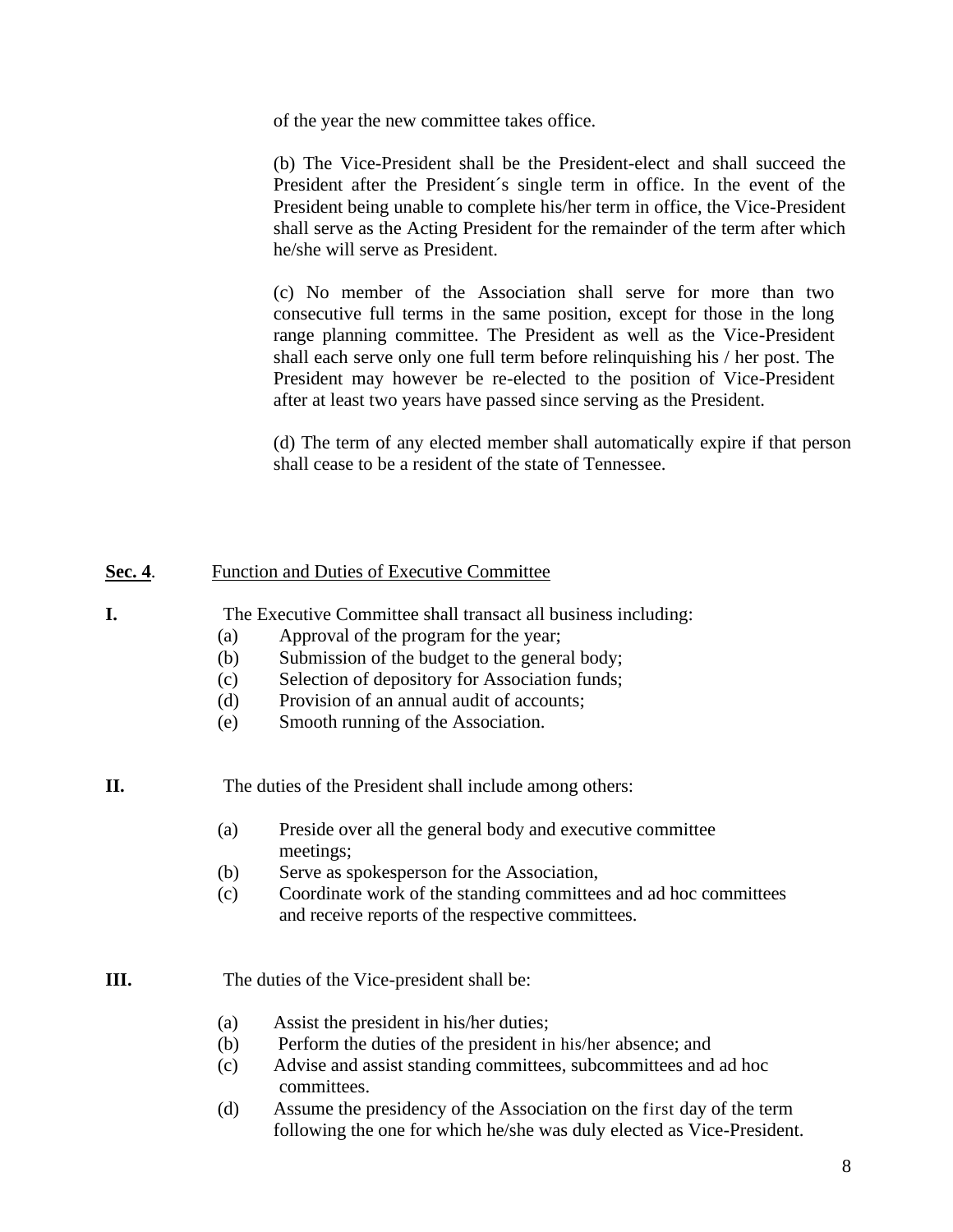- **IV.** The duties of the Secretary shall be:
	- (a) Convene the general body at the request of the executive committee;
	- (b) Record the minutes of the meetings;
	- (c) Assist the president in coordinating the activities of the various committees;
	- (d) Maintain an official roster containing the addresses and telephone numbers of all the members.

The Joint Secretary shall assist the Secretary in his / her duties

- **V.** The duties of the Treasurer shall be:
	- (a) Collect and disburse the operating funds as directed by the executive committee;
	- (b) Maintain a complete record of all income and expense of the Association and to make the records available to members upon request;
	- (c) Submit the annual financial statements to the general membership;
	- (d) Secure checks issued in the name of the Association.

The Joint Treasurer shall assist the Treasurer in his / her duties

# Sec. 5. Removal from Office

If, in the judgment of the executive committee, an executive committee member (other than the President-Elect) fails to discharge his or her duties or acts to the detriment of the Association, that member may be removed from the position by a two thirds majority decision in a duly called executive committee meeting. The aggrieved party, however, may appeal the decision to the general body.

The Executive Committee shall fill all vacancies in the committee including those of elected officers (except of the President or the President-elect). Should a vacancy arise in the position of the President-elect, it shall be filled by election at a duly called general body meeting of the Association.

## Sec 6. Executive Committee Meetings

- (a) The executive committee shall meet quarterly and at such other times as it deemed necessary. Notice shall be given to all members at least seven days prior to the date of the meeting, in writing, by telephone or by other electronic media.
- (b) Any emergency decision of the executive committee shall be taken by receiving their opinion through any medium of communication by the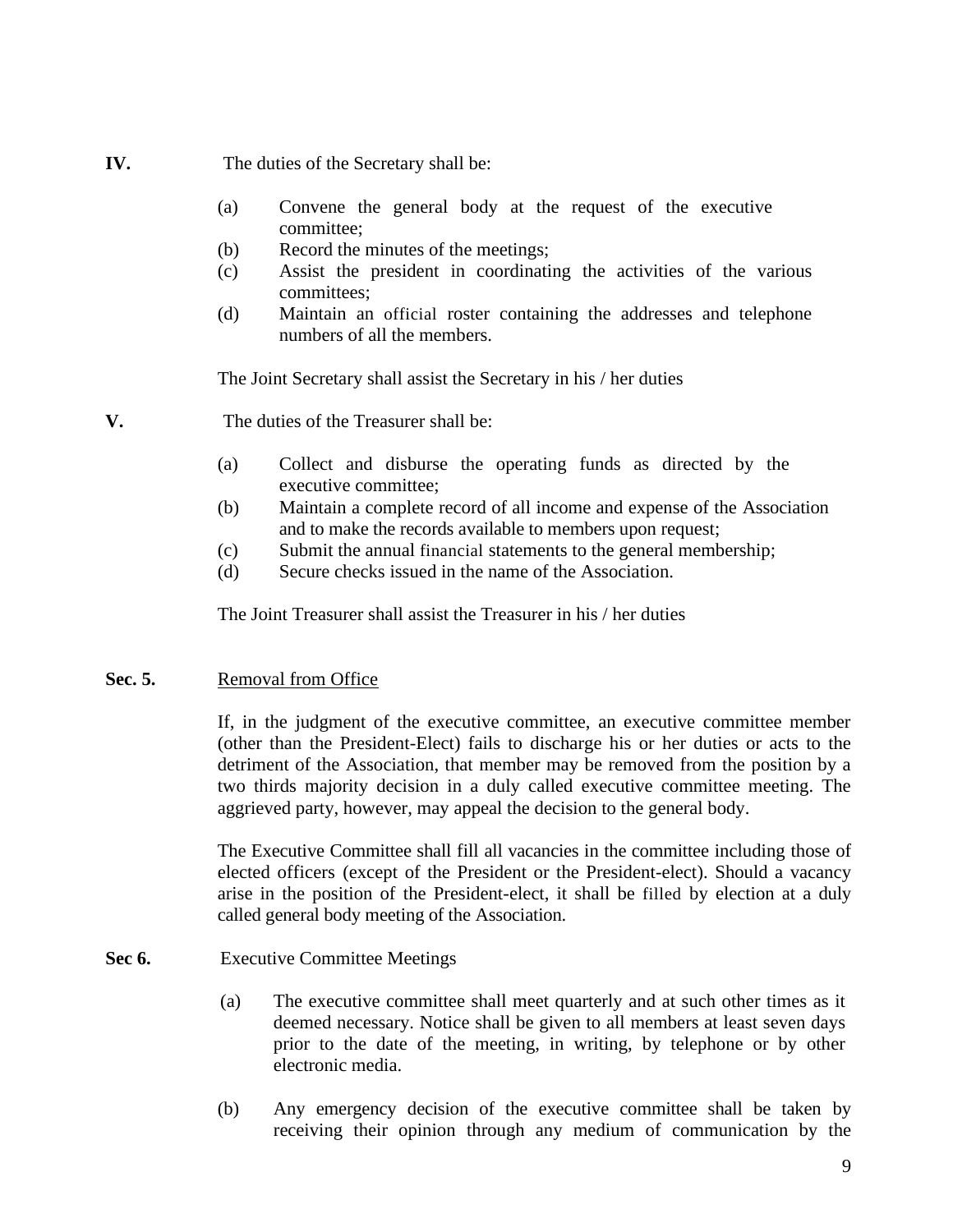president after determination by the majority of the office bearers that an emergency situation has arisen and that it is impossible to convene a regular executive committee meeting. The executive committee shall keep a record of the deliberations. The decision shall be ratified in the following executive committee meeting.

- (c) In any situation requiring the attention of the general body and Where there is insufficient time to convene the same; the executive committee shall act on behalf of the general body, provided the decision is approved by two-thirds of the membership of the entire committee. Such action shall have the concurrence of the general body at its next scheduled meeting.
- (d) Any member may attend any executive committee meeting and express views; however, only executive committee members may vote at these meetings.

## **Sec.7.** Exemption from Liability

Individual members of the Association shall not be liable for any legal action taken against the Association.

## Sec.8. Financial transactions.

(a) The Association shall collect and disburse the operating funds as directed by the executive committee. Membership dues, donations and voluntary contributions at Association programs and activities will be the main revenue sources. The Treasurer shall maintain a complete record of all income and expense of the Association and make the records available to members upon request. The treasurer will secure checks issued in the name of the Association and will submit the annual financial statements to the general membership.

(b) The Association shall not borrow or pledge its credit without the written consent of 2/3 (two-thirds) of the membership. This provision will not be applicable to any decision taken under Section 8(c). Any decision taken by the executive committee to participate in any special project or program which may require an expenditure of \$5000.00 or more should be approved by a simple majority of those present and voting at a duly called general body meeting.

(c) The Association shall maintain an emergency fund. The objective of the fund is to extend financial and other support to Keralites in emergency situations. Emergency includes death, accident or any other crisis situation as determined by the committee administering emergency fund payments. The emergency fund shall be administered by a committee made up of the current office bearers of the Association.

(d) The Association may maintain Restricted Funds.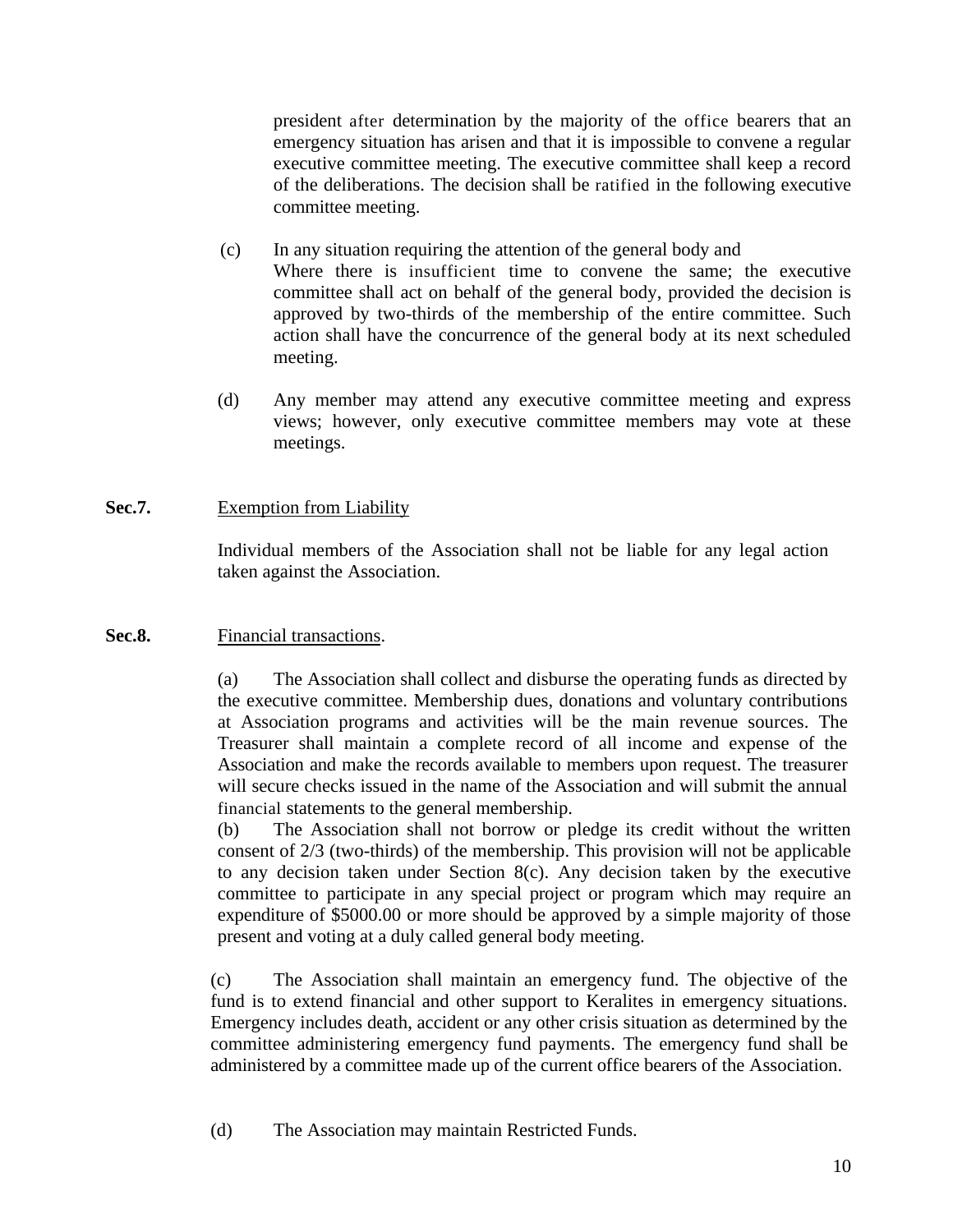i) Life Membership Fund. The life membership fees collected shall be deposited in a restricted fund. Only the interest and dividend income from this fund may be used by the executive committee for administrative expenses.

ii) Special Funds. The Association may create and maintain Special Funds. Deposits to and withdrawal from the funds shall be made only with the approval of the general body of the Association.

# **Sec. 9**. Records

All inventories of properties and documents including correspondence, publications and accounts relating to the Association activities belong to the Association. All documents that are properties of the Association, including an audited account, shall be delivered to the elected officers for each year, by the office bearers of the previous year, no later than January 31 of the year. A verified and appropriately signed itemized list of documents transferred shall form part of the documents.

## **Sec. 10.** Rules of Order

Robert's Rules of Order (newly revised) shall govern all applicable cases in which they are not in open conflict with Articles of the Constitution of the Association.

Approved by the General Body of the Association on  $2009$ .